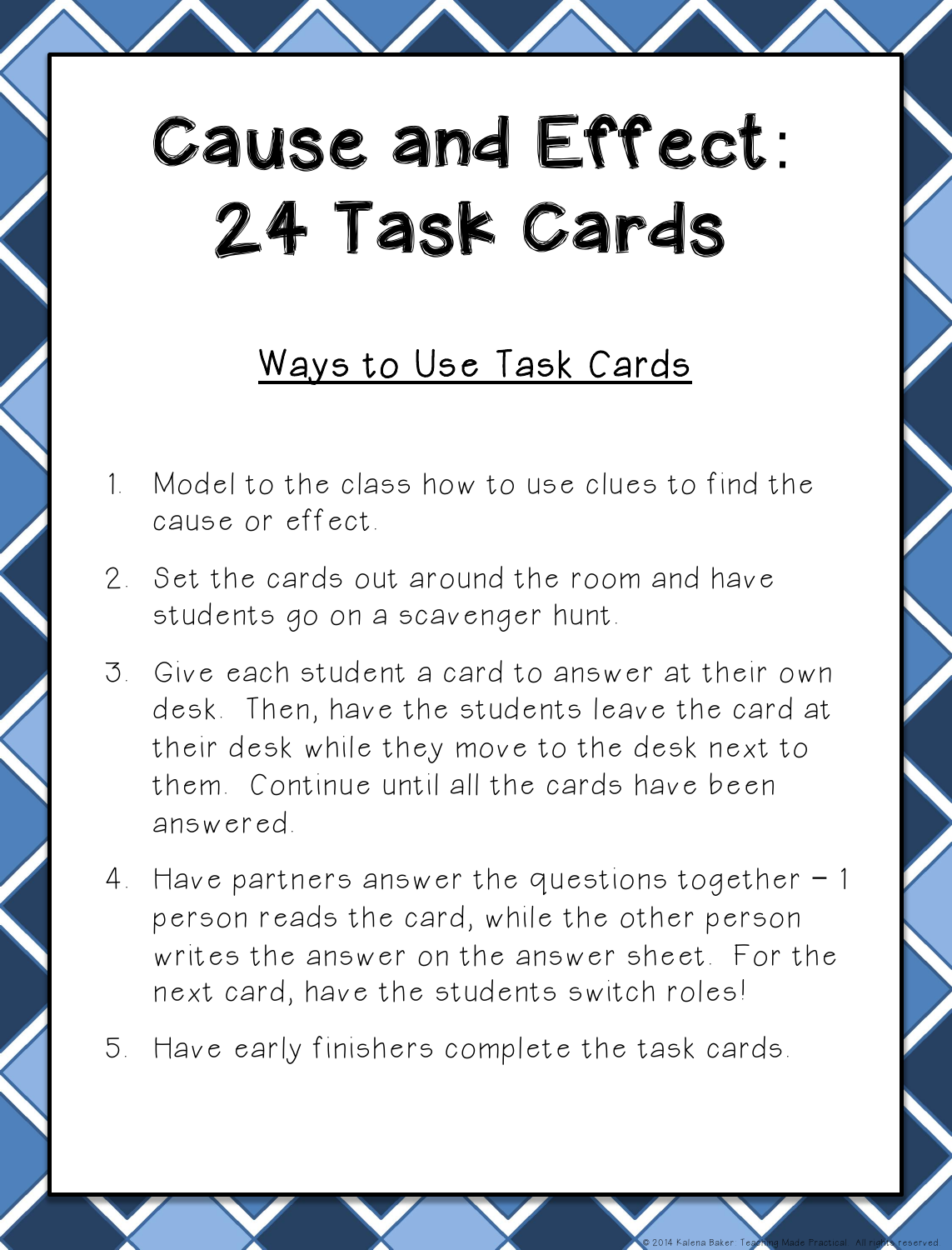Patty was very thirsty, so she poured herself a cup of milk. She took a quick sip from her glass. The milk had gone sour! She spit it out.

What caused Patty to spit out the milk?

1

### Cause and Effect

 Jaylen was blowing bubbles on his front porch. One of the bubbles floated slowly down to the ground. As soon as it hit the concrete, it popped.

What was the effect of Jaylen's bubble hitting the ground?

#### 2

 Janya couldn't find one of her favorite earrings. She crawled on the floor of her bedroom looking for it. Janya's room was too messy to see anything, so she had to clean her room.

> What caused Janya to clean her room?

#### Cause and Effect A ' A Cause and Effect

 When Cameron came inside, he accidently got mud everywhere! He didn't want to get in trouble, so he told his mom that all of the mud was his dog Charlie's fault. His mom found out and grounded him.

What was the effect of Cameron lying?

3 日 日 4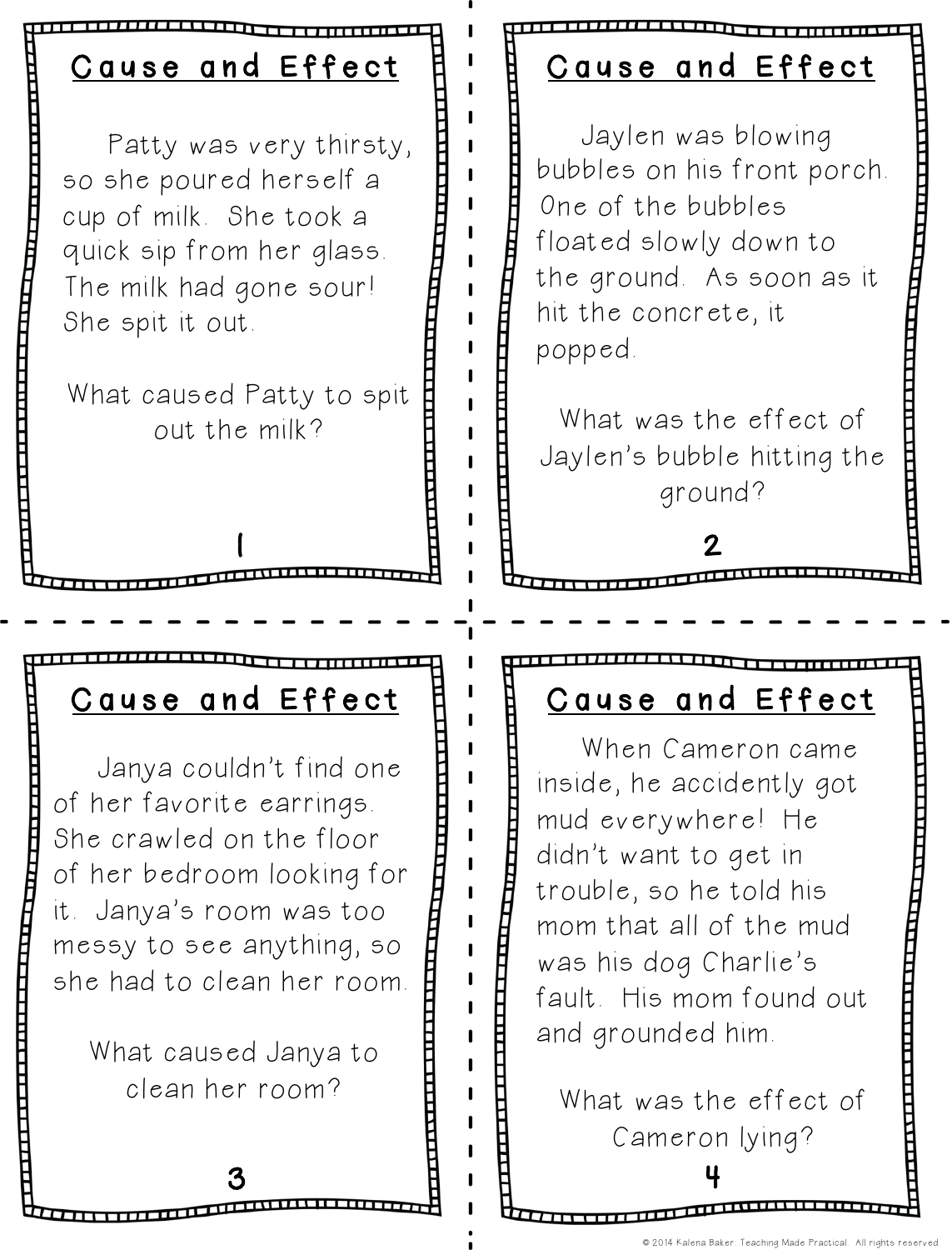#### 5 Cause and Effect 6 Cause and Effect Cause and Effect A ' A Cause and Effect Phillip was watching a football game on TV. His baby sister crawled in and started wailing loudly in front of the TV, so Phillip couldn't see anything. When his sister finally got out of the way, the game was over! What caused Phillip to miss the end of the game? Keri dipped one of her toes in the swimming pool. The water felt wonderful! She jumped in, and the water splashed everywhere. Her mom got soaked! What caused Keri's mom to get wet? Nishadi had a math test the next day. She knew she should study, but instead she decided to play video games with her best friend. The next day, Nishadi failed her test. What was the effect of Nishadi playing video Eric was playing basketball with his friends. He noticed that nobody was guarding his teammate Josh. He passed the ball to Josh, and then Josh did a layup and scored! What was the effect of Eric passing the ball to Josh?

7 8

© 2014 Kalena Baker: Teaching Made Practical. All rights reserved.

games?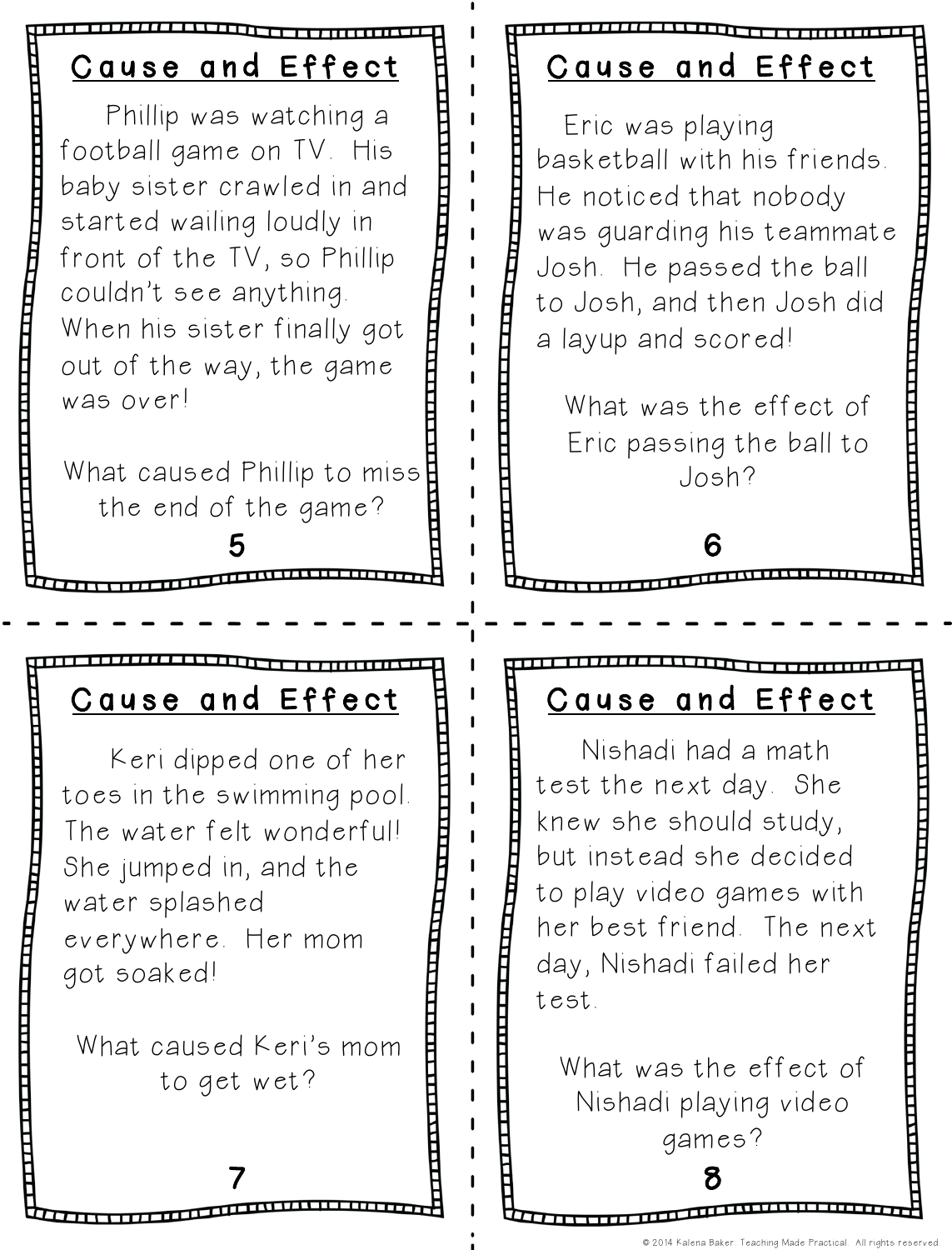Chelsea and her dad were driving down a road on their way to school. A bunny hopped out in the middle of the road and looked around. Chelsea's dad swerved around the bunny.

What caused Chelsea's dad to swerve the car?

9

## Cause and Effect

 Jose tripped while carrying a cup of apple juice. The juice spilled everywhere, soaking the computer next to him. The next time he tried to use the computer, the mouse wouldn't work.

What was the effect of spilling juice on the computer?

10

 Beth was enjoying a day at the beach. She was so excited that she jumped in the water without putting on any sunscreen. The next day, she groaned as she got out of bed because she was so sunburned.

> What caused Beth to groan?

#### Cause and Effect | | | | | | Cause and Effect

 At the movie theater, Diana was watching a frightening movie. When a monster appeared suddenly on the screen, Diana spilled her popcorn all over the floor because she jumped in fright.

What was the effect of Diana jumping?

 $11$  12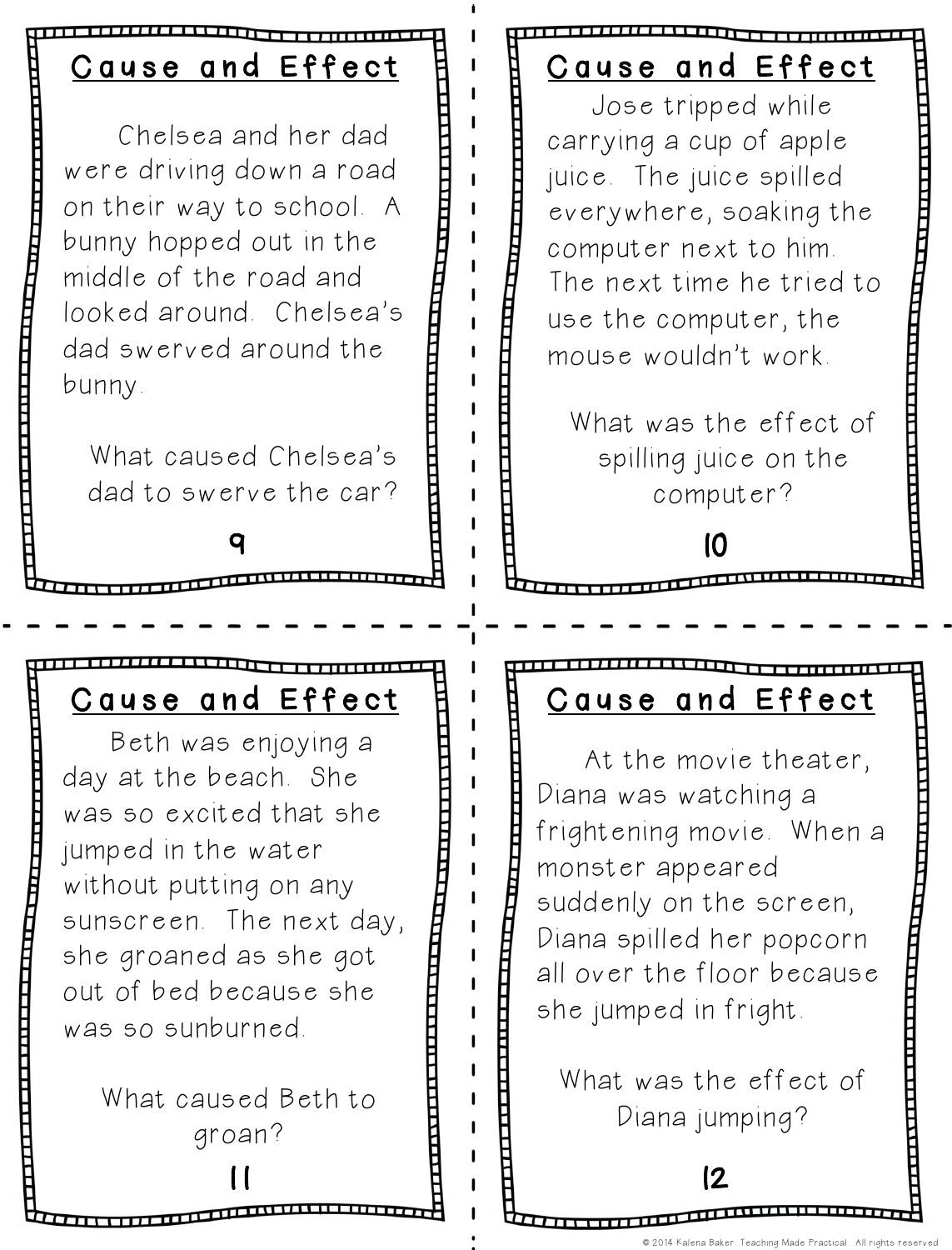When Mindy was heading to her desk, she tripped and fell. Several of her classmates started laughing at her and, as a result, she started to cry.

What caused Mindy to cry?

13

#### Cause and Effect

 Sunni was at the zoo with her family. She was so fascinated by the giraffes that she didn't notice that her family had walked off to a different exhibit. She couldn't find her family anywhere!

14 What was the effect of Sunni watching the giraffes?

 Esmeralda had a 5 dollar bill in her pocket so that she could buy a treat at the mall. She didn't know she had a hole in her pocket until the money had already disappeared!

What caused Esmeralda's money to disappear?

#### Cause and Effect | | | | | | Cause and Effect

 Autumn was having a sleepover with her best friends. As a result of their loud laughter and gossip, Autumn's mom walked by and shut their door.

What was effect of Autumn and her friends being loud?

15 16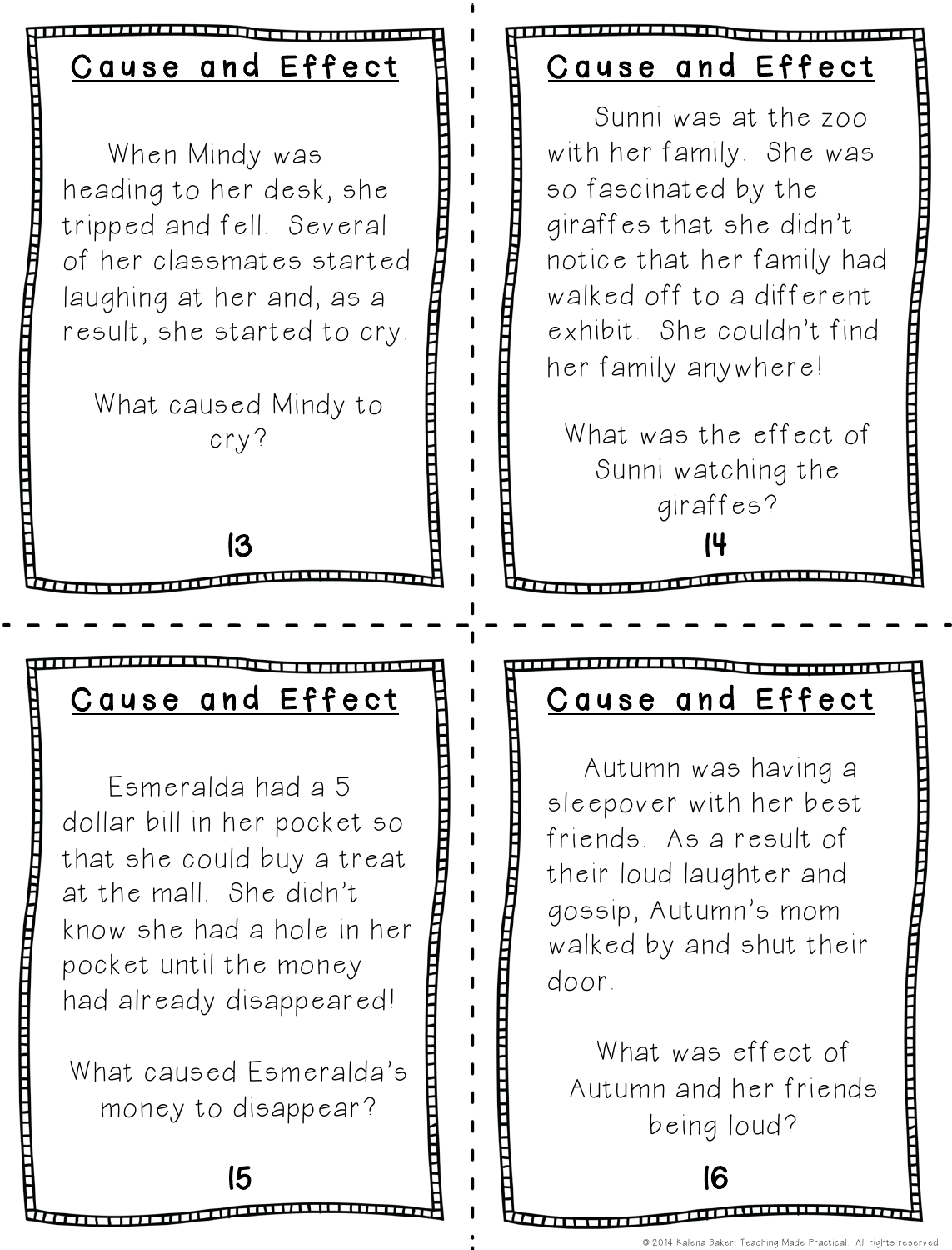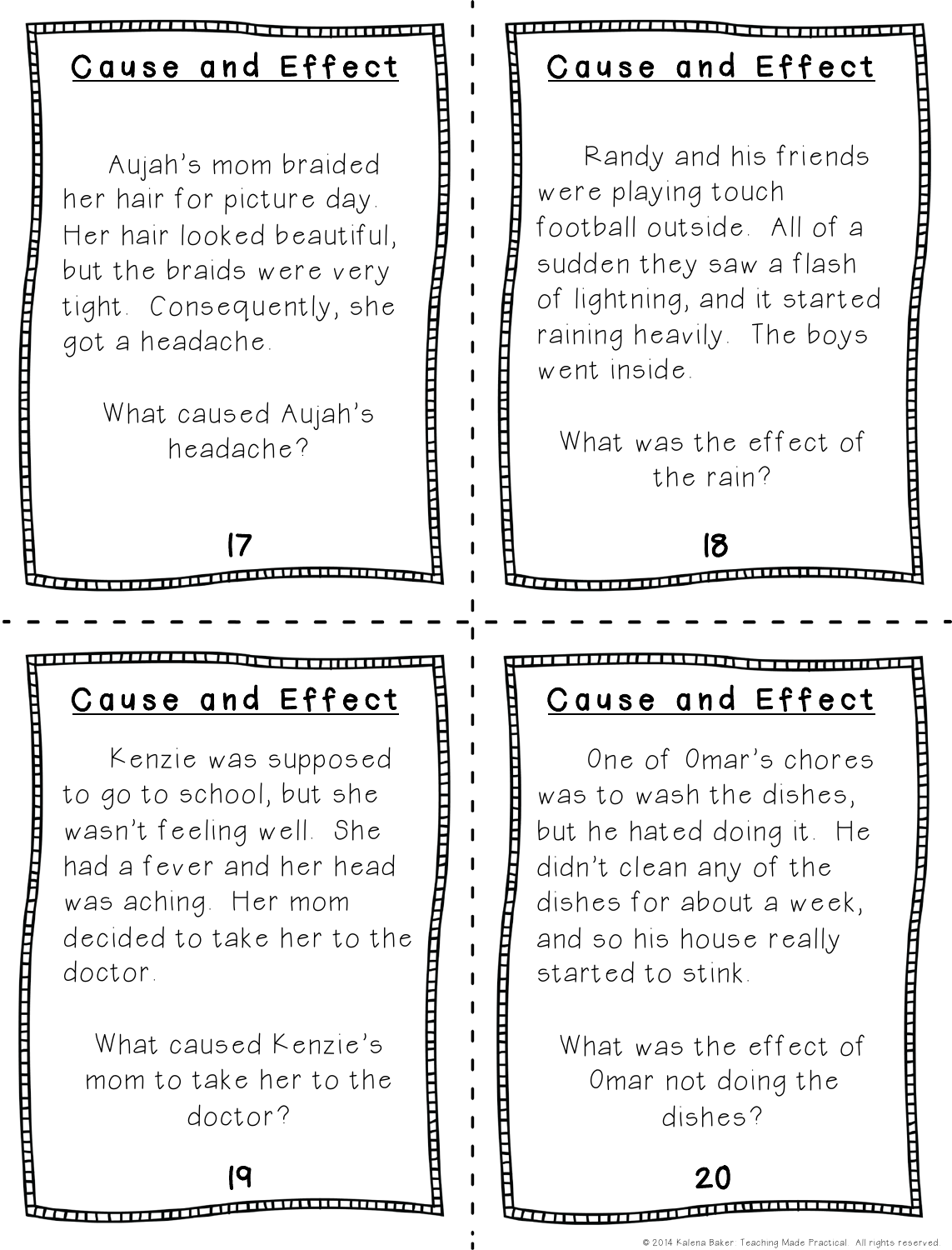Felipe was ready for school. While he was waiting for his mom, he looked out the window and saw that it was snowing. Felipe went to his closet and grabbed a jacket.

What caused Felipe to grab a jacket?

21

 Violet was blowing bubbles with her bubble gum. Eventually one of the bubbles popped and got all over Violet's face and hair. She tried to rinse the gum out of her hair, but it wouldn't come out. She had to get her hair cut.

What caused Violet to get her hair cut?

Cause and Effect

 Jin's mom told him it was time for bed. Jin turned off the lights, got in bed, and pretended to go to sleep. 30 minutes later, though, he snuck out of bed to play video games. The next morning, Jin was exhausted and kept falling asleep during school.

What was the effect of Jin staying up to play video games?



#### Cause and Effect  $A'$  B Cause and Effect

 Bennett was playing outside in the backyard with his dog. He saw his best friend walking down the street and opened the gate to meet him. His dog escaped and took off running down the street.

What was the effect of Bennett opening the gate?

23 24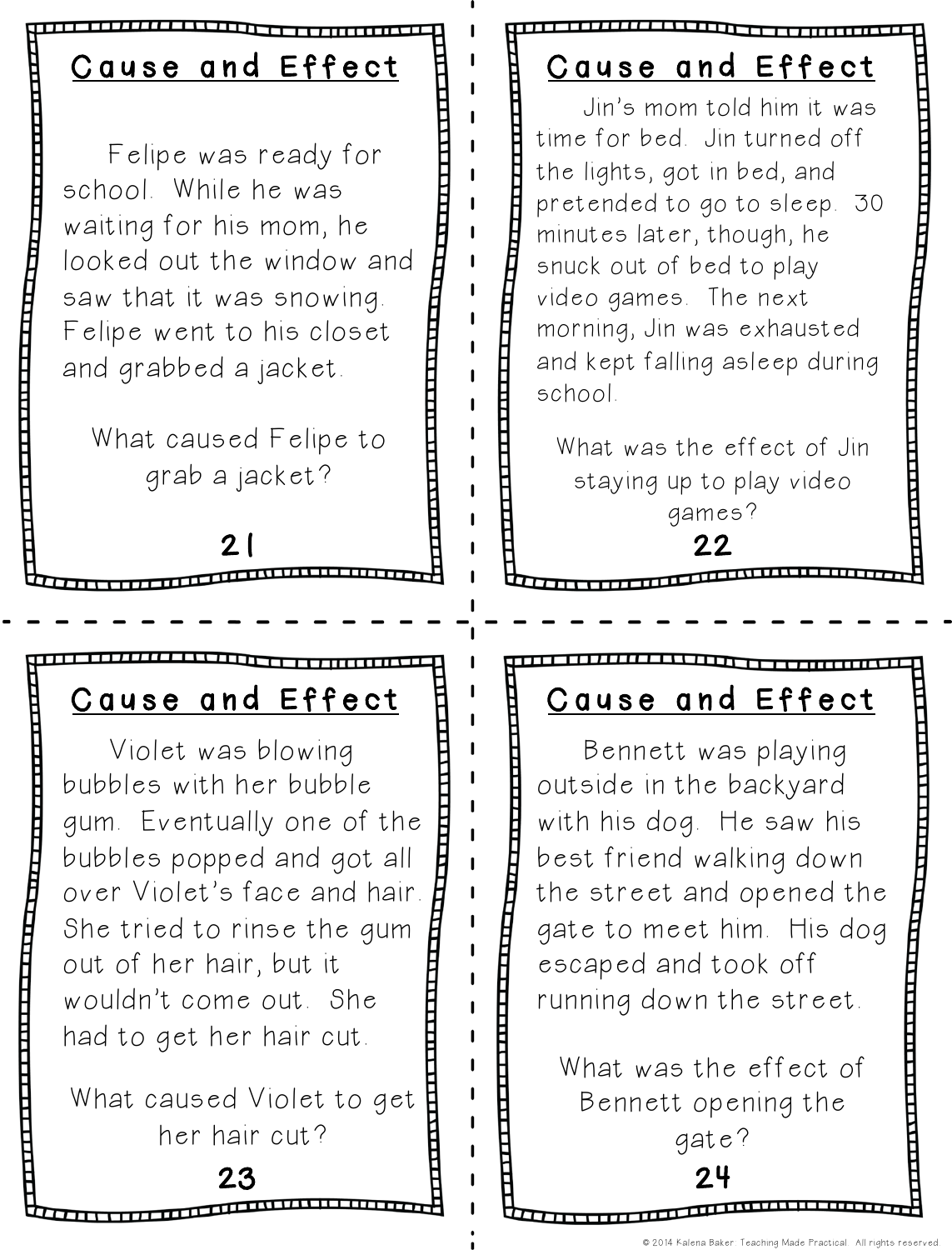#### Cause and Effect: Task Cards Answer Sheet

|  | 13.             |  |
|--|-----------------|--|
|  | 14.             |  |
|  | 15.             |  |
|  | 16.             |  |
|  | 17 <sub>1</sub> |  |
|  | 18.             |  |
|  | 19.             |  |
|  | 20.             |  |
|  | 21.             |  |
|  | 22.             |  |
|  | 23.             |  |
|  | 24.             |  |
|  |                 |  |

© 2014 Kalena Baker: Teaching Made Practical. All rights reserved.